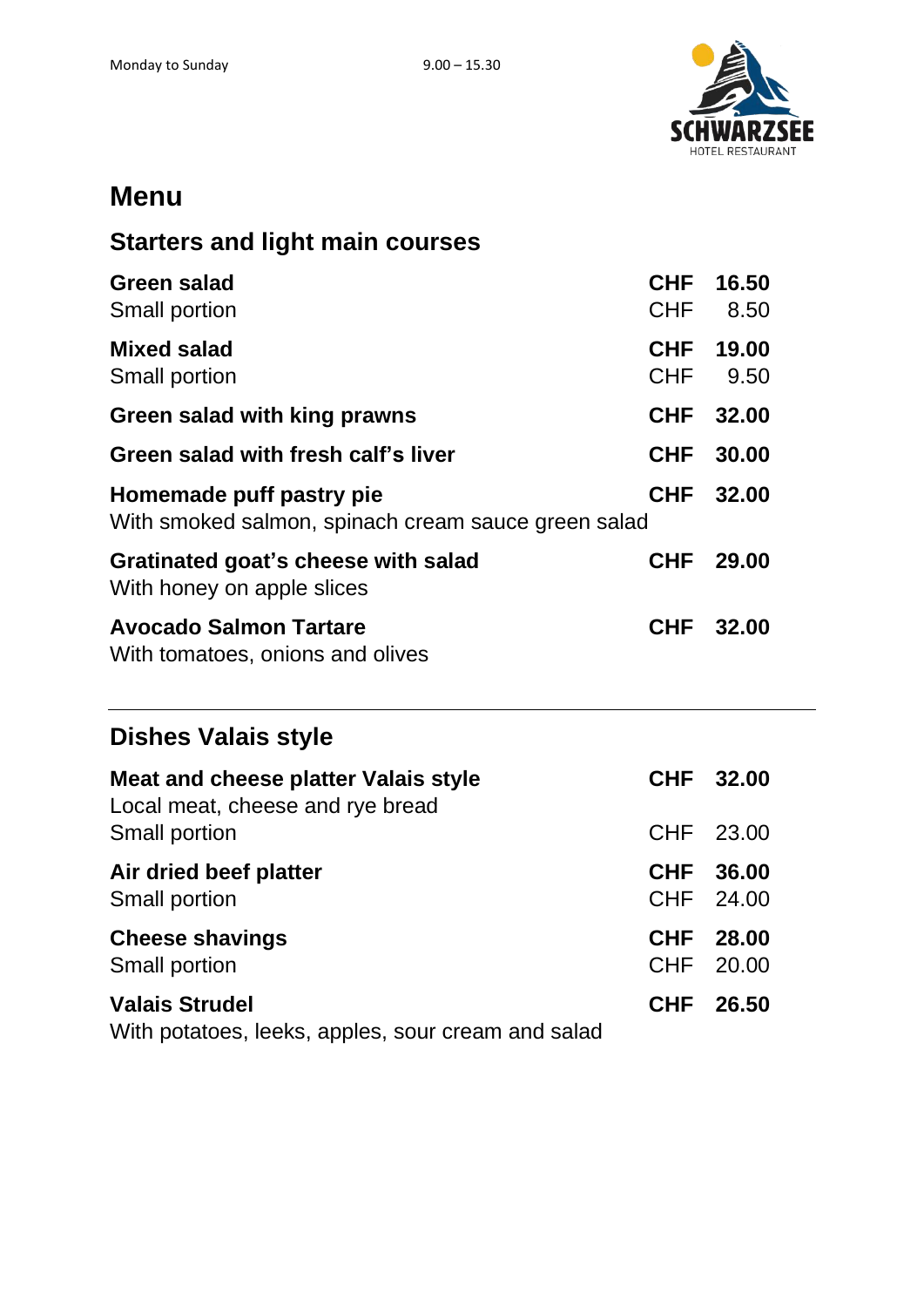

# **Soups**

| Soup of the day              | CHF 13.50 |  |
|------------------------------|-----------|--|
| <b>Goulash soup</b>          | CHF 14.50 |  |
| Tomato cream soup with basil | CHF 13.50 |  |
| <b>Onion soup</b>            | CHF 13.50 |  |

## **Pasta**

| Gnocchi alla mediterranea<br>With cherry tomatoes, basil and garlic | CHF 24.00 |
|---------------------------------------------------------------------|-----------|
| <b>Tortellini</b><br>With smoked salmon on spinach cream sauce      | CHF 27.00 |
| <b>Penne Napoli</b><br>With tomato sauce                            | CHF 19.50 |
| Penne all'arrabbiata                                                | CHF 20.00 |
| <b>Spaghetti with «Ragout-Bolognese»</b>                            | CHF 26.00 |
| Homemade vegetable Lasagne                                          | CHF 29.00 |

## **Polenta**

| <b>Veal Ossobuco</b><br>With polenta          | CHF 34.00 |
|-----------------------------------------------|-----------|
| <b>Prawns</b><br>With polenta and truffle oil | CHF 34.00 |
| <b>Polenta</b><br>With cheese and vegetables  | CHF 26.00 |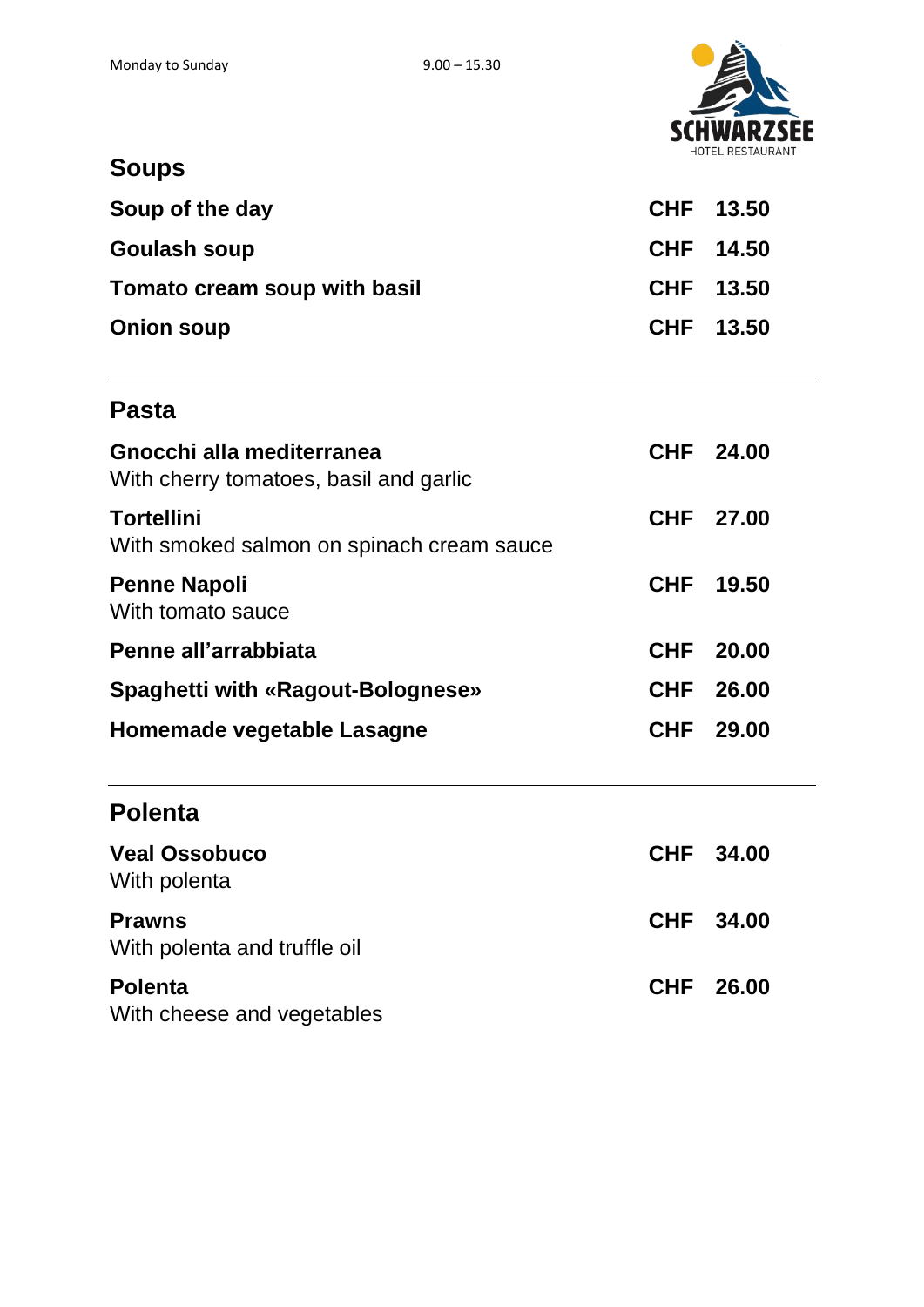

| <b>Cheese and Rösti</b> |  |
|-------------------------|--|
|                         |  |

| Plain Rösti                                 | <b>CHF 19.00</b> |
|---------------------------------------------|------------------|
| Rösti with bacon                            | CHF 23.00        |
| Rösti with veal sausage<br>With onion sauce | CHF 28.00        |
| Rösti with smoked salmon<br>With sour cream | CHF 29.00        |
| Rösti with fresh calf's liver               | CHF 42.00        |
| <b>Cheese on toast</b>                      | CHF 19.50        |
| Cheese on toast with ham and tomatoes       | CHF 23.00        |

## **Meat and sausage**

| <b>Breaded pork escalope</b><br>With French fries and vegetables                               | CHF 31.00 |
|------------------------------------------------------------------------------------------------|-----------|
| <b>Schwarzsee meat skewer</b><br>With beef filet, entrecôte, French fries and vegetables       | CHF 44.00 |
| <b>Beef Hamburger with French fries</b><br>Beef patty, tomato, salad & sauce                   | CHF 27.50 |
| <b>Chicken breast with French fries</b><br>With cheese, herbs, cherry tomatoes, and vegetables | CHF 36.00 |

## **For children**

| <b>Chicken Nuggets with French fries</b> | CHF 17.00 |
|------------------------------------------|-----------|
| Spaghetti Napoli                         | CHF 9.50  |
| Spaghetti Bolognese                      | CHF 12.50 |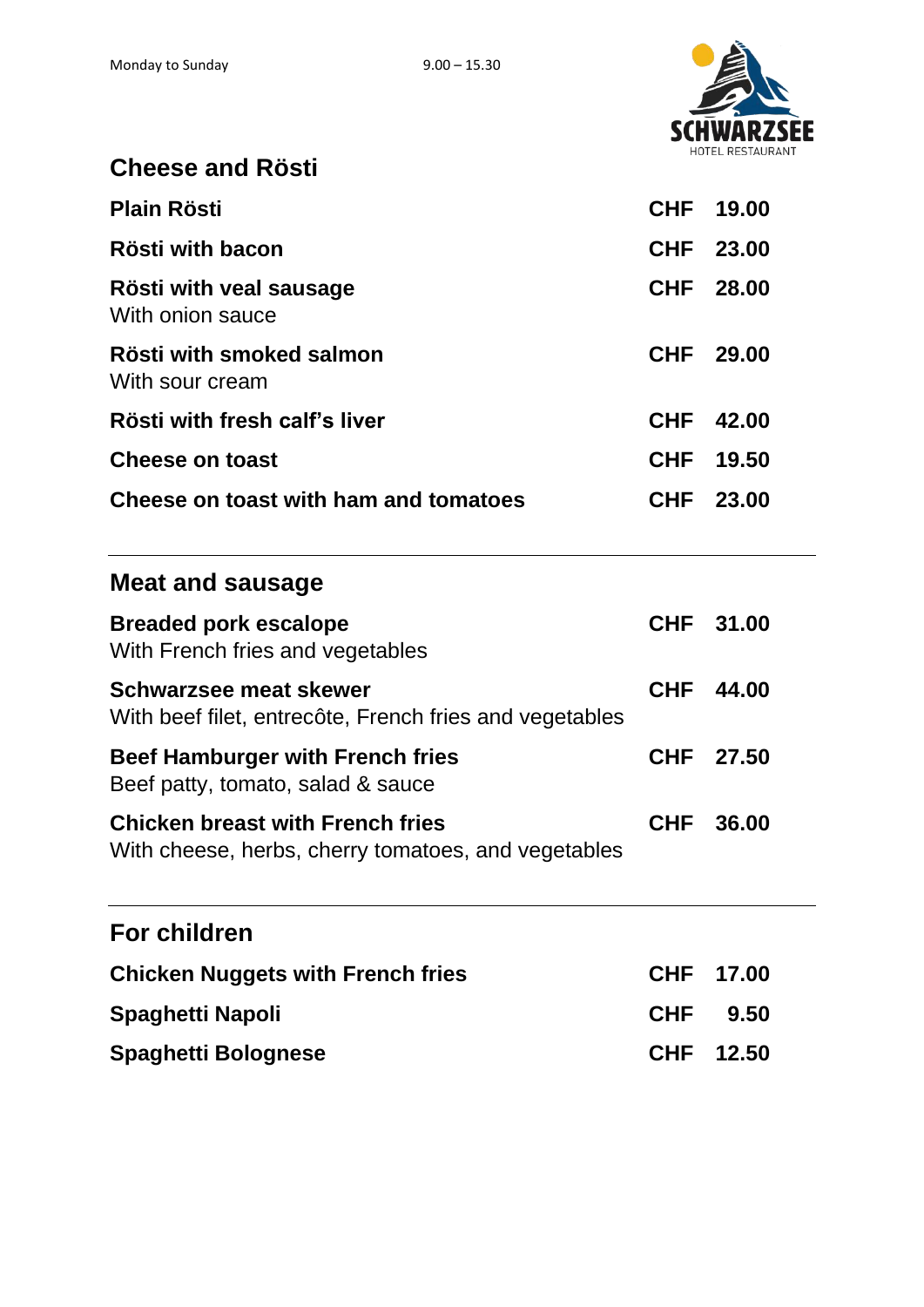

#### **Dessert**

| Cake of the day                                                                             | <b>CHF</b>               | 9.00          |
|---------------------------------------------------------------------------------------------|--------------------------|---------------|
| <b>Cheesecake with wild berries</b>                                                         | <b>CHF</b>               | 11.00         |
| Apple Strudel with vanilla sauce                                                            | <b>CHF</b>               | 11.00         |
| White and dark chocolate mousse                                                             | <b>CHF</b>               | 12.00         |
| <b>Coupe Dänemark</b><br>Vanilla ice cream, chocolate sauce, whipped cream<br>Small portion | <b>CHF</b><br><b>CHF</b> | 13.00<br>9.50 |
| <b>Sorbet Valais style</b><br>Apricot sorbet, abricot schnapps                              | <b>CHF</b>               | 14.00         |
| Small portion                                                                               | <b>CHF</b>               | 11.00         |

## **Soft drinks**

| Mineral water 5 dl still   sparkling<br>1.5 <sub>1</sub> | <b>CHF</b><br>CHF | 6.60<br>12.00 |
|----------------------------------------------------------|-------------------|---------------|
| Coca Cola / Zero   Sprite   Fanta 4.5 dl                 | <b>CHF</b>        | 6.60          |
| Rivella red/blue 5 dl                                    | <b>CHF</b>        | 6.60          |
| Apple juice / apple spritzer 5 dl                        | <b>CHF</b>        | 6.60          |
| Ice tea 5 dl                                             | <b>CHF</b>        | 6.60          |
| Orange juice 2 dl                                        | <b>CHF</b>        | 5.00          |
| Pineapple juice 2 dl                                     | <b>CHF</b>        | 5.00          |
| <b>Schweppes Tonic 2 dl</b>                              | <b>CHF</b>        | 5.00          |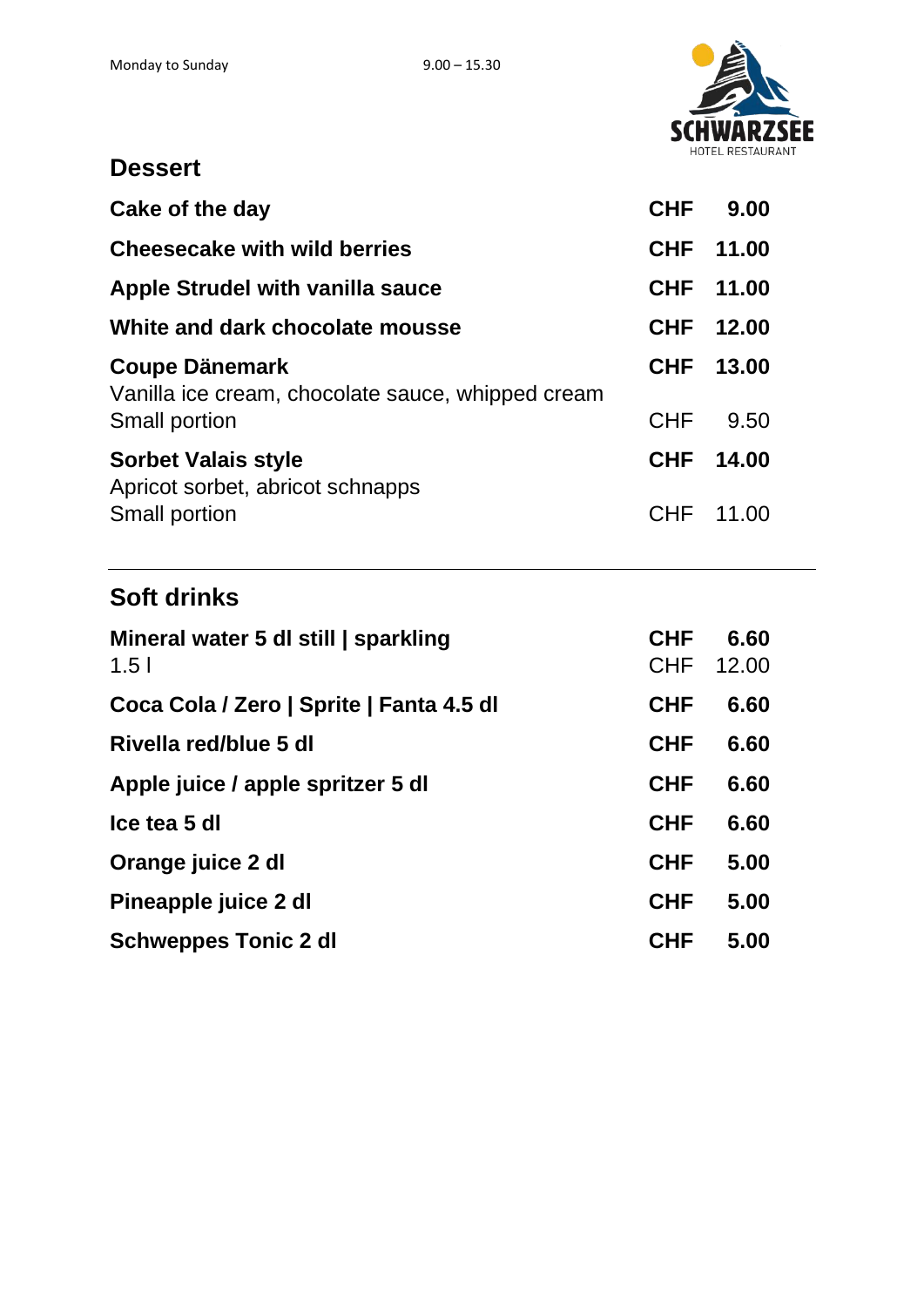$\mathbf{r}$ 



| Beer by the glass                                 |                   |              |
|---------------------------------------------------|-------------------|--------------|
| Valaisanne Lager vom Fass 3 dl<br>5 <sub>dl</sub> | CHF<br>CHF        | 5.00<br>7.50 |
| Valaisanne Panaché 3 dl<br>5 <sub>dl</sub>        | <b>CHF</b><br>CHF | 5.00<br>7.50 |
| <b>Bottled beer</b>                               |                   |              |
| Feldschlösschen Hopfenperle 3.3 dl                | <b>CHF</b>        | 6.00         |
| Feldschlösschen alcohol free 3.3 dl               | <b>CHF</b>        | 6.00         |
| Schneider Weisse Weissbier 5 dl                   | <b>CHF</b>        | 8.50         |
| Schneider Weisse Weissbier alcohol free 5 dl      | <b>CHF</b>        | 8.50         |
| <b>Cider</b>                                      |                   |              |
| Suure Most   apple cider (with alcohol) 5 dl      | <b>CHF</b>        | 7.00         |
| <b>Aperitif</b>                                   |                   |              |
| Cynar 4 cl<br>16 Vol.-%                           | <b>CHF</b>        | 7.00         |
| <b>Martini Blanc 4 cl</b><br>15 Vol.-%            | <b>CHF</b>        | 7.00         |
| Campari 4 cl<br>25 Vol.-%                         | <b>CHF</b>        | 7.00         |
| Ramazotti 4 cl<br>30 Vol.-%                       | <b>CHF</b>        | 7.00         |
| Appenzeller 2 cl<br>29 Vol.-%                     | <b>CHF</b>        | 7.00         |
| Gin 4 cl<br>37.5 Vol.-%                           | <b>CHF</b>        | 9.00         |
| Wodka 4 cl<br>37.5 Vol.-%                         | <b>CHF</b>        | 9.00         |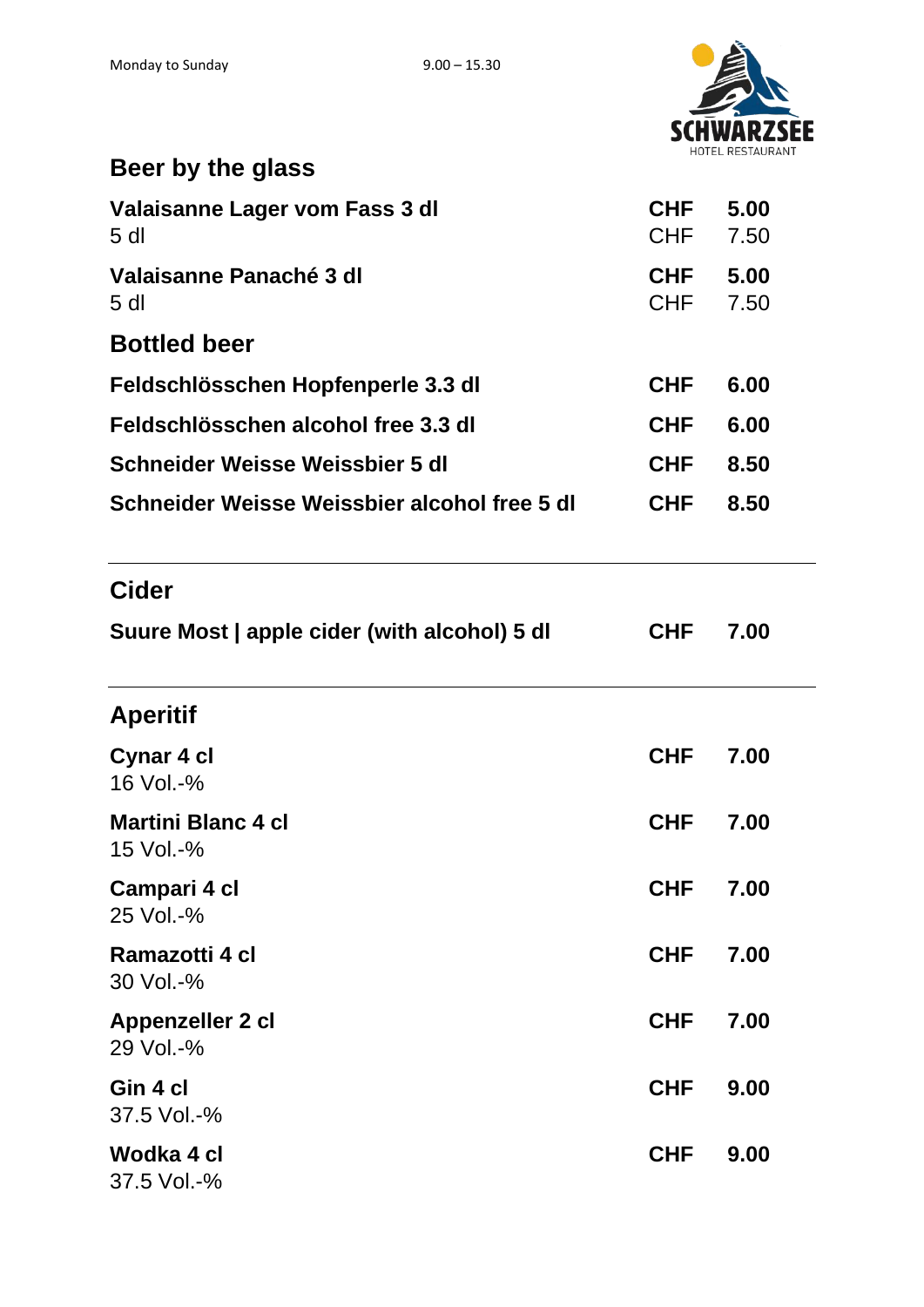

| <b>Whisky 4 cl</b><br>40 Vol. $-$ %    | <b>CHF</b> | 9.00  |
|----------------------------------------|------------|-------|
| Baccardi 4 cl<br>37.5 Vol.-%           | <b>CHF</b> | 9.00  |
| <b>Fernet Branca 2 cl</b><br>39 Vol.-% | <b>CHF</b> | 7.00  |
| Pastis 2 cl<br>45 Vol. $-$ %           | <b>CHF</b> | 7.00  |
| <b>Aperol Spritz</b>                   | <b>CHF</b> | 11.00 |
| + Soft drink as mixer                  | <b>CHF</b> | 4.00  |

# **Sparkling wines**

| <b>Prosecco / T. Rizzi</b>   |            |  |
|------------------------------|------------|--|
| $2$ dl                       | CHF 14.00  |  |
| $7.5$ dl                     | CHF 49.00  |  |
| <b>Champagne / Bollinger</b> |            |  |
| $2$ dl                       | CHF 35.00  |  |
| $7.5$ dl                     | CHF 120.00 |  |

## **White wines**

| Fendant du Valais / Colline de Géronde, Rouvinez      |            |           |
|-------------------------------------------------------|------------|-----------|
| 1 dl                                                  | <b>CHF</b> | 5.00      |
| 5 <sub>dl</sub>                                       |            | CHF 25.00 |
| Johannisberg du Valais / Colline de Géronde, Rouvinez |            |           |
| $1$ dl                                                | <b>CHF</b> | 5.50      |
| 5 <sub>d</sub>                                        |            | CHF 27.50 |
| Dôle Blanche / Colline de Géronde, Rouvinez           |            |           |
| $1$ dl                                                | <b>CHF</b> | 5.00      |
| 5 <sub>dl</sub>                                       | CHF        | 25.00     |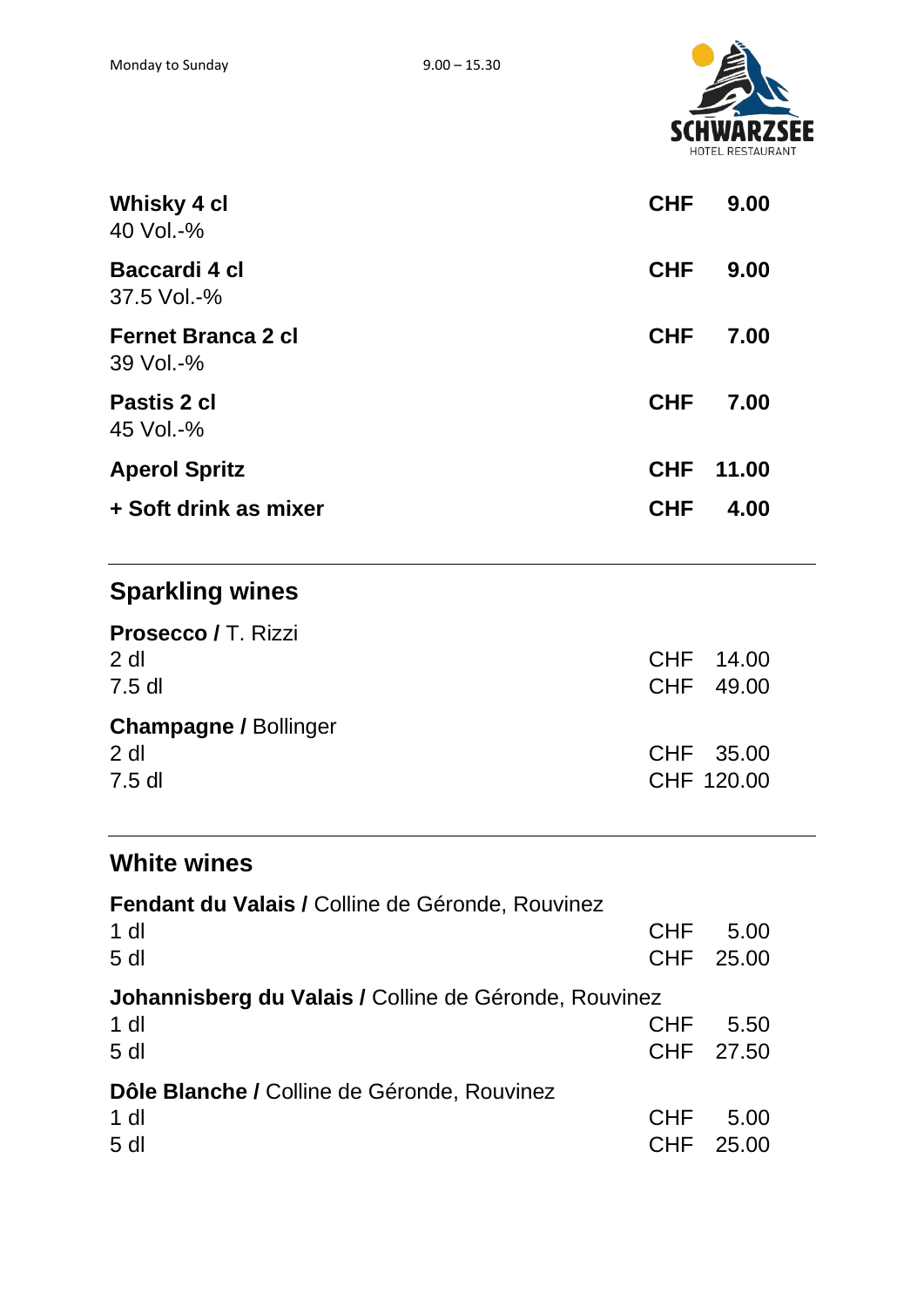

| <b>Fendant Rouvinez Vins / Les Files de Ch. Favre, Sion</b><br>$7.5$ dl                 |                   | CHF 44.00             |
|-----------------------------------------------------------------------------------------|-------------------|-----------------------|
| <b>Johannisberg / Varone Vins</b><br>$7.5$ dl                                           | <b>CHF</b>        | 49.00                 |
| <b>Heida / Cave St. Pierre</b><br>$1$ dl<br>$7.5$ dl                                    |                   | CHF 7.50<br>CHF 54.00 |
| <b>Cervino blanc / Cave Cordonier &amp; Lamon</b><br>$7.5$ dl                           | CHF               | 58.00                 |
| <b>Petite Arvine / Primus Classicus</b><br>5 <sub>d</sub><br>$7.5$ dl                   | CHF               | 35.00<br>CHF 52.00    |
| <b>Chardonnay / Montorge</b><br>5 <sub>dl</sub>                                         | <b>CHF</b>        | 38.00                 |
| <b>Fendant / Domaines Chevaliers</b><br>$7.5$ dl                                        | CHF               | 42.00                 |
| <b>Petit Arvine Altimus / Domaines Chevaliers</b><br>$7.5$ dl                           | <b>CHF</b>        | 69.00                 |
| <b>BIO white wine</b>                                                                   |                   |                       |
| Heida AOC / Jean-René Germanier<br>$7.5$ dl                                             | <b>CHF</b>        | 64.00                 |
| <b>Red wines – Valais</b>                                                               |                   |                       |
| Dôle du Valais / Colline de Géronde, Rouvinez<br>$1$ dl<br>5 <sub>dl</sub>              | <b>CHF</b>        | 5.00<br>CHF 25.00     |
| <b>Pinot Noir du Valais / Colline de Géronde, Rouvinez</b><br>$1$ dl<br>5 <sub>dl</sub> | <b>CHF</b><br>CHF | 5.50<br>27.50         |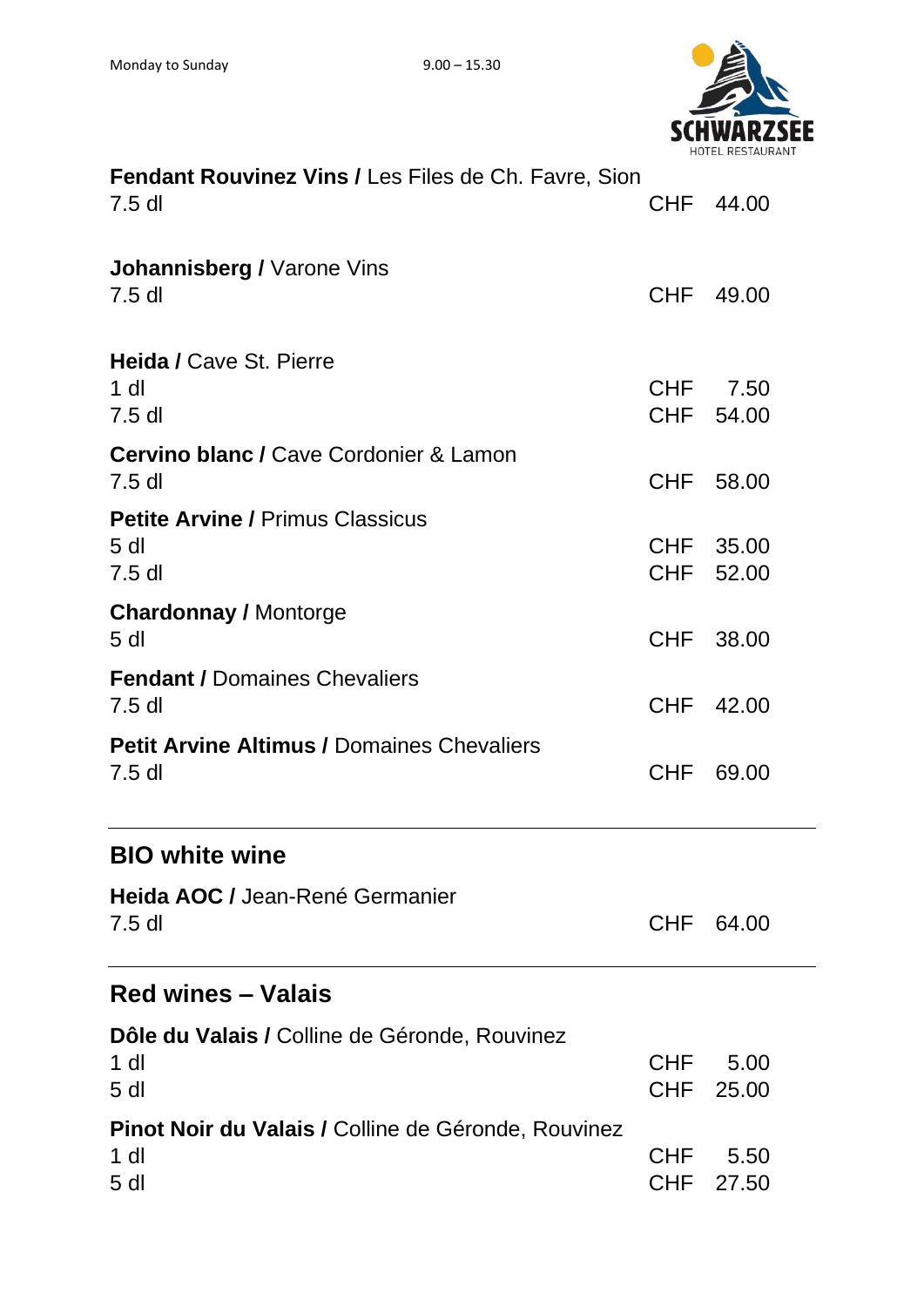

**Pinot Noir / Balavaud SUMWARZSE**<br>7.5 dl

| <b>Syrah Barrique / Jacques Germanier</b><br>$7.5$ dl                 |                          | CHF 64.00         |
|-----------------------------------------------------------------------|--------------------------|-------------------|
| <b>Cornalin / Primus Classicus</b><br>$1$ dl<br>$7.5$ dl              | <b>CHF</b>               | 8.50<br>CHF 59.00 |
| <b>Humagne Rouge / Cave St. Pierre</b><br>5 <sub>dl</sub><br>$7.5$ dl | <b>CHF</b><br><b>CHF</b> | 42.00<br>60.00    |
| Favi la petite maison des grands vins<br>$7.5$ dl                     | <b>CHF</b>               | 56.00             |
| <b>Cervino rouge / Cave Cordonier &amp; Lamon</b><br>$7.5$ dl         | CHF                      | 58.00             |
| <b>Pinot Noir de Salquenen / Domaines Chevaliers</b><br>$7.5$ dl      | <b>CHF</b>               | 56.00             |
| <b>Humagne Rouge Patrimoine / Domaines Chevaliers</b><br>$7.5$ dl     | <b>CHF</b>               | 70.00             |
| <b>Cornalin Patrimoine / Domaines Chevaliers</b><br>5 <sub>dl</sub>   | <b>CHF</b>               | 46.00             |

## **BIO red wine**

**Vuege Assemblange de Vollèges /** Jean-René Germanier 7.5 dl CHF 68.00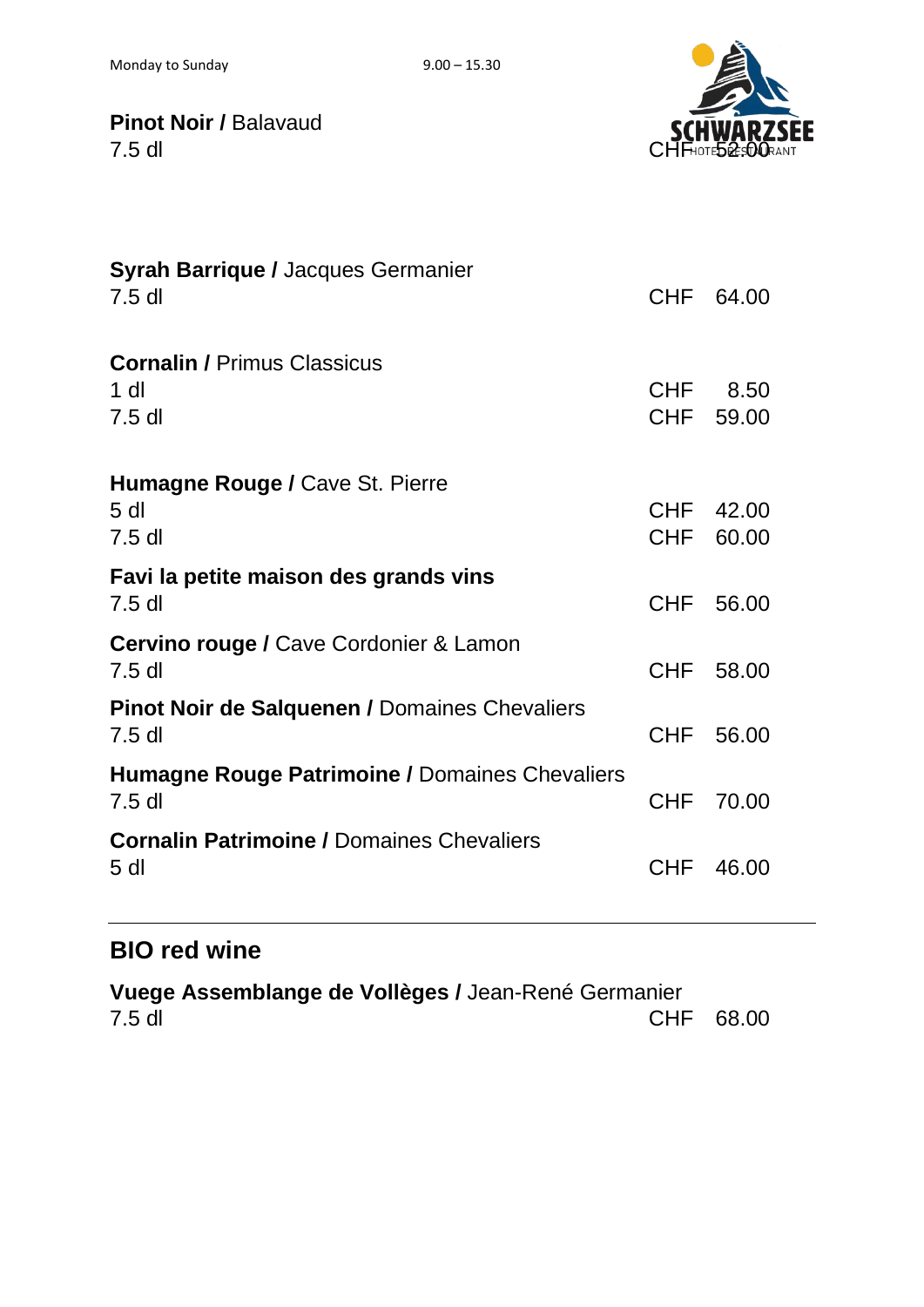

# **Red wines – Italy**

| <b>Primitivo / Barisi</b><br>5 <sub>dl</sub>        |            | CHF 29.00 |  |
|-----------------------------------------------------|------------|-----------|--|
| Ripasso / Albino Armani<br>$7.5$ dl                 | CHF        | 58.00     |  |
| <b>Barbera / Ada Nada</b><br>$7.5$ dl               | CHF        | 49.00     |  |
| <b>Chianti Riserva / Ducale Ruffino</b><br>$7.5$ dl | <b>CHF</b> | 62.00     |  |
| <b>Hot beverages</b>                                |            |           |  |
| Coffee Crème, milk coffee                           | <b>CHF</b> | 5.00      |  |
| <b>Espresso</b>                                     | <b>CHF</b> | 4.40      |  |
| <b>Cappuccino</b>                                   | <b>CHF</b> | 5.50      |  |
| Coffee with whipped cream                           | <b>CHF</b> | 6.00      |  |
| Tea                                                 | <b>CHF</b> | 4.40      |  |
| Punch: apple, rum, orange, wild berries             | CHF        | 5.00      |  |
| <b>Hot water</b>                                    | <b>CHF</b> | 3.00      |  |
| Milk cold/hot 2 dl                                  | <b>CHF</b> | 3.50      |  |
| <b>Hot chocolate/Ovomaltine</b>                     | <b>CHF</b> | 4.90      |  |
| Hot chocolate with whipped cream                    | <b>CHF</b> | 6.00      |  |
| Hot beverages with alcohol                          |            |           |  |
| Mulled wine, Jagertee, rum punch, tea rum           | <b>CHF</b> | 7.50      |  |
| <b>Choco rum</b>                                    | <b>CHF</b> | 8.50      |  |
| Choco rum cream                                     | CHF        | 9.50      |  |
| Kaffee fertig   Kaffee Lutz                         | <b>CHF</b> | 7.50      |  |
| Schümli Pflümli                                     | <b>CHF</b> | 9.50      |  |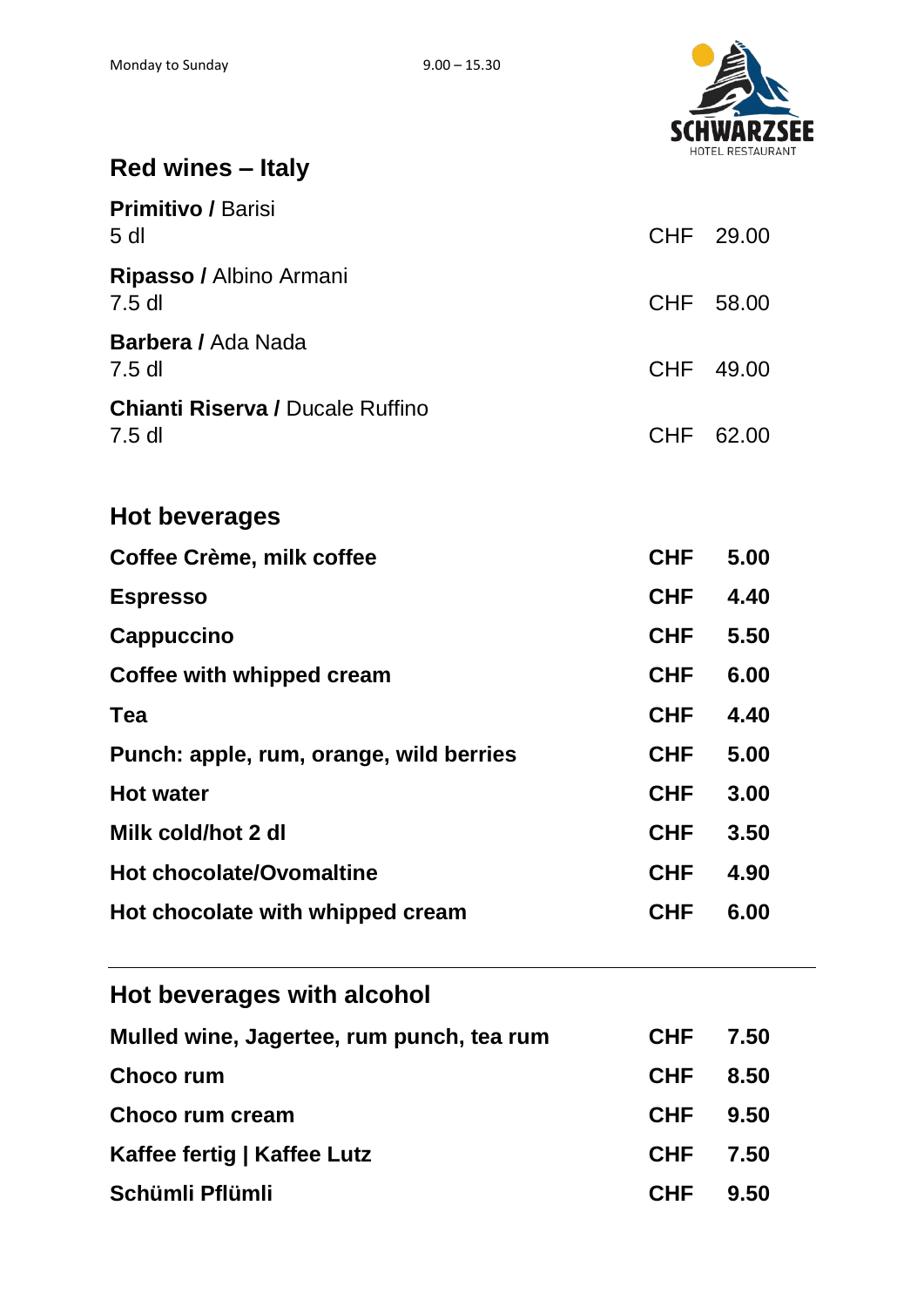

| <b>Coffee Schwarzsee</b>                                | <b>CHF</b> | 9.50  |  |
|---------------------------------------------------------|------------|-------|--|
| <b>Coffee Amaretto</b>                                  | <b>CHF</b> | 11.00 |  |
| <b>Coffee «Valaisanne» Apricotine/Williamine</b>        | <b>CHF</b> | 11.00 |  |
| <b>Irish Coffee</b>                                     | <b>CHF</b> | 11.00 |  |
| <b>Coffee Bailey's</b>                                  | <b>CHF</b> | 11.00 |  |
| <b>Bombardino</b>                                       | <b>CHF</b> | 9.50  |  |
| <b>Shots</b>                                            |            |       |  |
| <b>Beschwipste Helene</b>                               | <b>CHF</b> | 7.50  |  |
| <b>Heisse Witwe</b>                                     | <b>CHF</b> | 7.50  |  |
| <b>Spirituosen</b>                                      |            |       |  |
| <b>Apricotine, Williamine 2 cl</b><br>43 Vol.-%         | <b>CHF</b> | 8.50  |  |
| Pflümli, Chrüter, Zwetschge, Kirsch 2 cl<br>37.5 Vol.-% | <b>CHF</b> | 6.00  |  |
| <b>Calvados 2 cl</b><br>40 Vol.-%                       | <b>CHF</b> | 9.00  |  |
| Vieille Prune 2 cl<br>41 Vol.-%                         | <b>CHF</b> | 9.50  |  |
| <b>Cognac Rémy Martin VSOP 2 cl</b><br>40 Vol.-%        | <b>CHF</b> | 9.50  |  |
| Jägermeister 2 cl<br>35 Vol.-%                          | <b>CHF</b> | 7.00  |  |
| Genepy 2 cl<br>38 Vol.-%                                | <b>CHF</b> | 9.50  |  |
| Bailey's 4 cl<br>17 Vol.-%                              | <b>CHF</b> | 14.00 |  |
| Rum 2 cl<br>40 Vol.-%                                   | <b>CHF</b> | 7.00  |  |